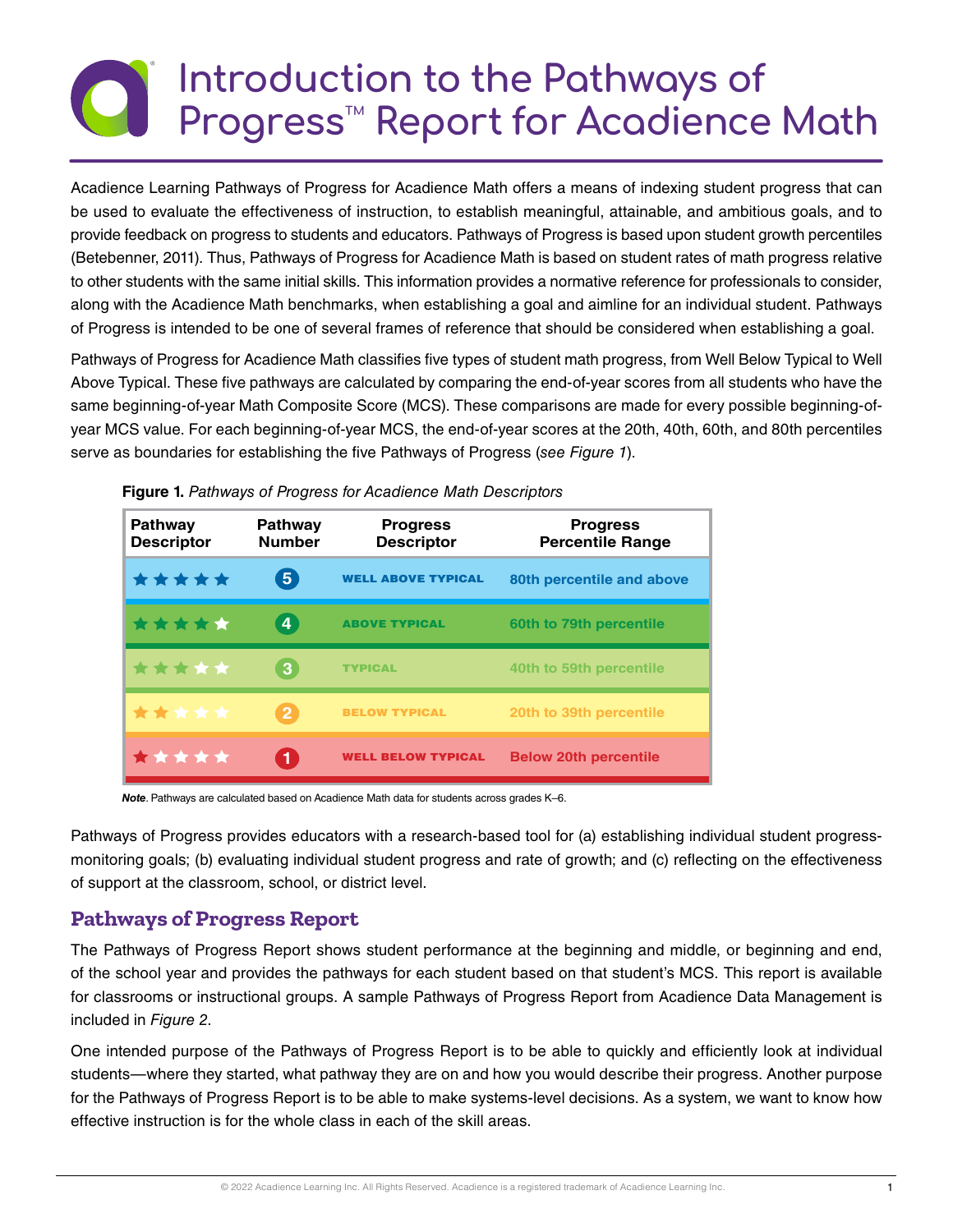|                                              | End-of-year Math Composite            | stars)<br>Score with associated<br>đ<br>(indicated by number<br>pathway                                            | END OF YEAR<br>ERALL PATHWAY<br>Ō                 | Pathway<br>Composite<br>Score<br>Math           | ×<br>$\star$<br>45 <b>Q</b> | ♦<br>44 <b>a</b>         | ⊀<br>64                                                             | ത<br>Ľ                                  | ∗<br>74                              | ∗<br>$\bigstar$<br>20                | ∗<br>$\star$<br>$\star$<br>$\bigstar$<br>49 <b>D</b> | ⊀<br>***<br>ш<br>66 | ****<br>Z<br>57        | ***<br>74                               | $\bigstar$<br>$\star$<br>57         | ★<br>∗<br>72                          | $33\Box$                                      | ۰<br>×<br>44                   | ∗<br>$\star$<br>73                  | ★<br>¥<br>×<br>¥<br>$rac{1}{2}$                        | **<br>69                     | $\star$<br>$62\blacksquare$    | Rate of progress compared to students with similar initial skills | ∗<br>$\star$<br>$\star$<br>o<br><b>WELL ABOVE TYPICAL</b> | ∗<br>ABOVE TYPICAL       | ∗<br>∗<br><b>TYPICAL</b><br>BELOW TYPICAL<br><b>WELL BELOW TYPICAL</b>       |  |
|----------------------------------------------|---------------------------------------|--------------------------------------------------------------------------------------------------------------------|---------------------------------------------------|-------------------------------------------------|-----------------------------|--------------------------|---------------------------------------------------------------------|-----------------------------------------|--------------------------------------|--------------------------------------|------------------------------------------------------|---------------------|------------------------|-----------------------------------------|-------------------------------------|---------------------------------------|-----------------------------------------------|--------------------------------|-------------------------------------|--------------------------------------------------------|------------------------------|--------------------------------|-------------------------------------------------------------------|-----------------------------------------------------------|--------------------------|------------------------------------------------------------------------------|--|
|                                              |                                       |                                                                                                                    |                                                   | Pathway                                         | ●                           | $\bullet$                | €                                                                   | $\overline{\mathsf{c}}$                 | Θ                                    | ဇ                                    | €                                                    | €                   | Θ                      | Ω                                       | Θ                                   | ◙                                     | $\overline{\mathbf{C}}$                       | €                              | €                                   | ©                                                      | $\bullet$                    | ◙                              |                                                                   |                                                           |                          |                                                                              |  |
|                                              |                                       |                                                                                                                    |                                                   | Computation<br>Score                            | $\overline{2}$              | 111                      | თ                                                                   | $\overline{20}$                         | 20                                   | თ<br>٢                               | $3\blacksquare$<br>$\overline{ }$                    | 20                  | N<br>$\overline{15}$   | თ<br>$\overline{ }$                     | တ                                   | $\overline{21}$                       | 口<br>ω                                        | 11 <b>d</b>                    | 22                                  | 17                                                     | 20                           | 18 <sub>l</sub>                |                                                                   |                                                           |                          |                                                                              |  |
|                                              |                                       |                                                                                                                    | OF YEAR<br>SCORE PATHWAYS                         | Pathway                                         | ☉                           | $\bullet$                | €                                                                   | $\overline{\mathbf{C}}$                 | Θ                                    | €                                    | 匂                                                    | Θ                   | ⊕                      | O                                       | ©                                   | $\bullet$                             | 9                                             | O                              | Ω                                   | O                                                      | $\bullet$                    | ဇ                              |                                                                   |                                                           | Key for interpreting the | pathway number and<br>the star rating                                        |  |
|                                              |                                       | Pathways of Progress <sup>®</sup> Report                                                                           | COMPONENT                                         | Missing<br>Number<br>Fluency<br>Score           | N<br>8                      | N<br>$\infty$            | $\stackrel{\textstyle\textstyle\sim}{\textstyle\textstyle\sim}$     | 4                                       | $\mathbf{\Omega}$                    | ო                                    | <u>N</u><br>$\infty$                                 | $\mathbf{\Omega}$   | $\overline{1}$         | 45                                      | 2                                   | $\sim$                                | ΓS                                            | P<br>$\infty$                  | $\mathbf{\Omega}$<br>$\overline{ }$ | $\overline{C}$                                         | $\frac{2}{3}$                | ш<br>$\overline{\mathbf{r}}$   |                                                                   |                                                           |                          |                                                                              |  |
|                                              |                                       |                                                                                                                    |                                                   | Pathway                                         | €                           | $\overline{\mathsf{S}}$  | Θ                                                                   | (က                                      | $\boldsymbol{\bm{\omega}}$           | Θ                                    | ©                                                    | €                   | $\bullet$              | ဇ                                       | $\bf \bm \odot$                     | ဇ                                     | $\overline{\mathbf{C}}$                       | ø                              | Ø                                   | ©                                                      | Ø                            | Ø                              |                                                                   |                                                           |                          |                                                                              |  |
|                                              |                                       |                                                                                                                    |                                                   | Advanced<br>Quantity<br>Discrimination<br>Score | P<br>$\overline{1}$         | 17 <sub>2</sub>          | 23                                                                  | $\frac{2}{3}$                           | 30                                   | ◀<br>25                              | 20Q                                                  | ш<br>22             | 20 <b>a</b>            | 25                                      | 24                                  | 27                                    | O<br>$\frac{4}{1}$                            | $\overline{\phantom{a}}$<br>17 | 27                                  | ш<br>23                                                | 25                           | $\overline{\phantom{a}}$<br>22 |                                                                   |                                                           |                          |                                                                              |  |
|                                              |                                       | benchmark status and pathway<br>End-of-year scores for each<br>component Acadience Math<br>measure with associated | BEGINNING OF YEAR                                 | Math<br>Composite<br>Score                      | 47 <sub>D</sub>             | 103 <b>D</b>             | 86 <b>a</b>                                                         | 229                                     | 140                                  | ш<br>141                             | 54 <sub>D</sub>                                      | 105 <b>D</b>        | 54 <sub>D</sub>        | 160                                     | 88 <b>a</b>                         | 83                                    | 72D                                           | 28D                            | 166                                 | 48 <sub>D</sub>                                        | 203                          | 143                            | Likely to Need Core Support                                       |                                                           |                          | Likely to Need Strategic Support                                             |  |
|                                              |                                       |                                                                                                                    | Beginning-of-year<br><b>Math Composite</b>        | Score<br>Name                                   | Ф<br>Arkansite, Stephani    | Burgundy, Amy            | Cardinal, Paul                                                      | Copper, Andrea                          | Diatomacious, Kenneth                | eather<br>Electric-Ultrame, He       | Fulvous, Sandra                                      | Gudmundite, Eric    | Livid, Lillian         | Meteoric-Iron, Daniel                   | Opal, Victor                        | Pastel-Orange, Walter                 | $\overline{\mathbf{e}}$<br>Phthalo-Green, Ann | Praseme, Laura                 | Purple, Ruth                        | Salmon-Pink, Antonio                                   | Stone, Scott                 | Sunstone, Dorothy              | Above Benchmark /                                                 | At Benchmark / Likely to Need Core Support                |                          | Well Below Benchmark / Likely to Need Intensive Support<br>Below Benchmark / |  |
| Figure 2. Sample Pathways of Progress Report | School: Mockingbird Elementary School | Grade: First Grade, End of Year<br>First Grade<br>2020-2021<br>Class:<br>Year:                                     | All pathways are based on the<br>BEGINNNG OF YEAR | beginning-of-year composite score.              | END OF YEAR                 | COMPONENT SCORE PATHWAYS | compared to other students with the<br>Component score pathways are | same beginning-of-year composite score. | To support overall math proficiency, | more growth is needed in a student's | areas of relative weakness.                          | END OF YEAR         | <b>OVERALL PATHWAY</b> | A student's overall pathway is based on | the student's end-of-year composite | score compared to other students with | the same beginning-of-year composite          | score                          |                                     | Explanatory information to<br>assist in navigating and | interpreting the information |                                |                                                                   | Key for                                                   | interpreting the         | benchmark status                                                             |  |

 $\Gamma$ 

٦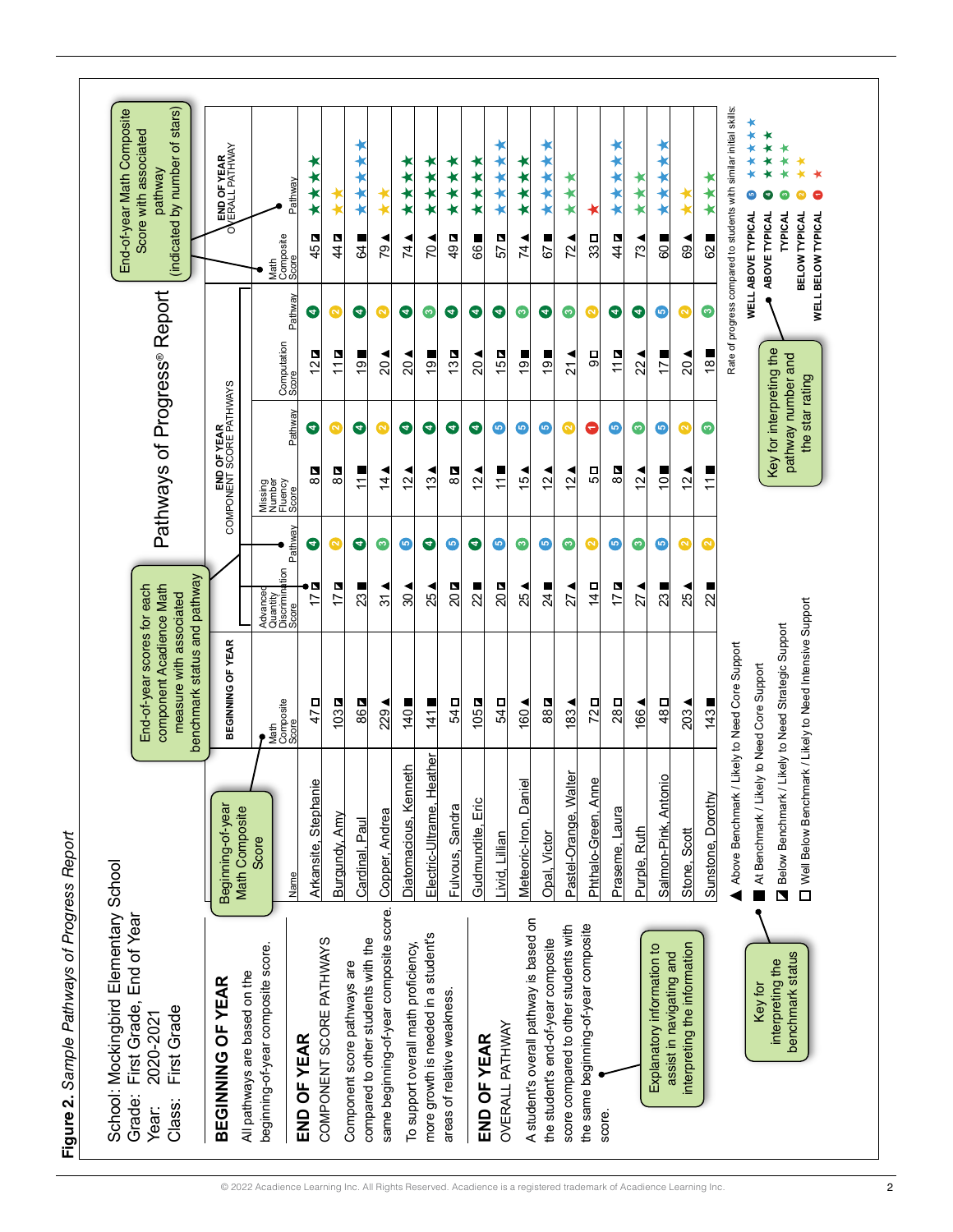# **Using Pathways of Progress for Evaluating Students' Progress**

When using Pathways of Progress Reports to evaluate student progress within classrooms, the pathways are evaluated relative to typical progress for students with the same initial skill. We can describe the progress the student has made across the school year in this context. Evaluation of progress can be done at the individual student level and the classroom level.

When interpreting the Pathways of Progress Report, follow these steps:

- **1. Review the MCS pathway for each student**. The number of stars corresponds to the Pathway of Progress (e.g., three stars for Pathway 3). The pathway for the MCS represents the overall progress each student made relative to other students with the same beginning-of-year MCS.
- **2. Review the component measure scores for each student**. The end-of-year component scores and pathways (circled number[s]) are reported for each student. The symbols next to each score correspond to the student's benchmark status on that score. The component measure pathways and whether or not the student reached the end-of-year benchmark for component measures can contribute to understanding the overall pathways.

#### **Individual Student Analysis Case Examples**

Case examples from the sample Pathways of Progress Report in *Figure 2* illustrate the possibilities for interpretation.

Kenneth Diatomacious and Heather Electric-Ultrame are both students who started the year At Benchmark on the MCS, made Well Above Typical progress overall, and made at least Typical Progress over the year on the component skill measures. These students also ended the year Above Benchmark on the MCS and At or Above Benchmark on the component measures. The pattern for these students indicates that the math instruction they received met their needs.

|                                   | Math<br>Composite    | Advanced<br>Quantity          | Missing<br>Number  |                             | Math<br>Composite |
|-----------------------------------|----------------------|-------------------------------|--------------------|-----------------------------|-------------------|
| Name                              | Score                | <b>Discrimination Pathway</b> | Fluency<br>Pathway | Computation Pathway   Score | Pathway           |
| Diatomacious, Kenneth             | $140$ $\blacksquare$ | 30 <sub>A</sub>               | 12 $\triangle$     | $20 \triangle$              | 74 ▲              |
| Electric-Ultrame, Heather   141 ■ |                      | 25 ▲                          | ∡ 13               | 19 <sub>m</sub>             | 70 ▲              |

Andrea Copper and Scott Stone also started and ended the year scoring Above Benchmark on the MCS, but made Below Typical Progress overall. While their scores on each of the measures remained in the Above Benchmark Range, their pathways would indicate that the math instruction they received did not meet their needs and could have been more challenging.

| Name                        | Math<br>Composite<br>Score | Advanced<br>Quantity<br>Discrimination Pathway   Fluency | Missing<br>Number | Pathway   Computation Pathway | Math<br>Composite<br>I Score | Pathway |
|-----------------------------|----------------------------|----------------------------------------------------------|-------------------|-------------------------------|------------------------------|---------|
| <sup>1</sup> Copper, Andrea | 229 ▲                      | $31 \triangle$                                           | 12 $\triangle$    | $20 \triangle$                | ⊿ 79                         |         |
| Stone, Scott                | $203 \triangle$            | $25 \triangle$                                           | 12 $\triangle$    | $20 \triangle$                | ່ 69 ∡                       |         |

Anne Phthalo-Green started the year scoring Well Below Benchmark on the MCS, made Well Below Typical Progress overall, and ended the year Well Below Benchmark on the MCS. Her scores on Advanced Quantity Discrimination, Missing Number Fluency, and Computation indicate a need for instructional support. This pattern suggests that the instructional support in math was either ineffective for Anne or that another variable prevented her from benefiting from instruction (e.g., high rates of absence).

| Name                | Math<br>Composite<br>Score | Advanced<br>Quantity<br>Discrimination Pathway   Fluency | Missing<br>Number | Pathway   Computation Pathway   Score | Math<br>Composite<br>Pathway |
|---------------------|----------------------------|----------------------------------------------------------|-------------------|---------------------------------------|------------------------------|
| Phthalo-Green, Anne | 72 о                       | ם 14                                                     | ם ל               |                                       | 33 ⊓                         |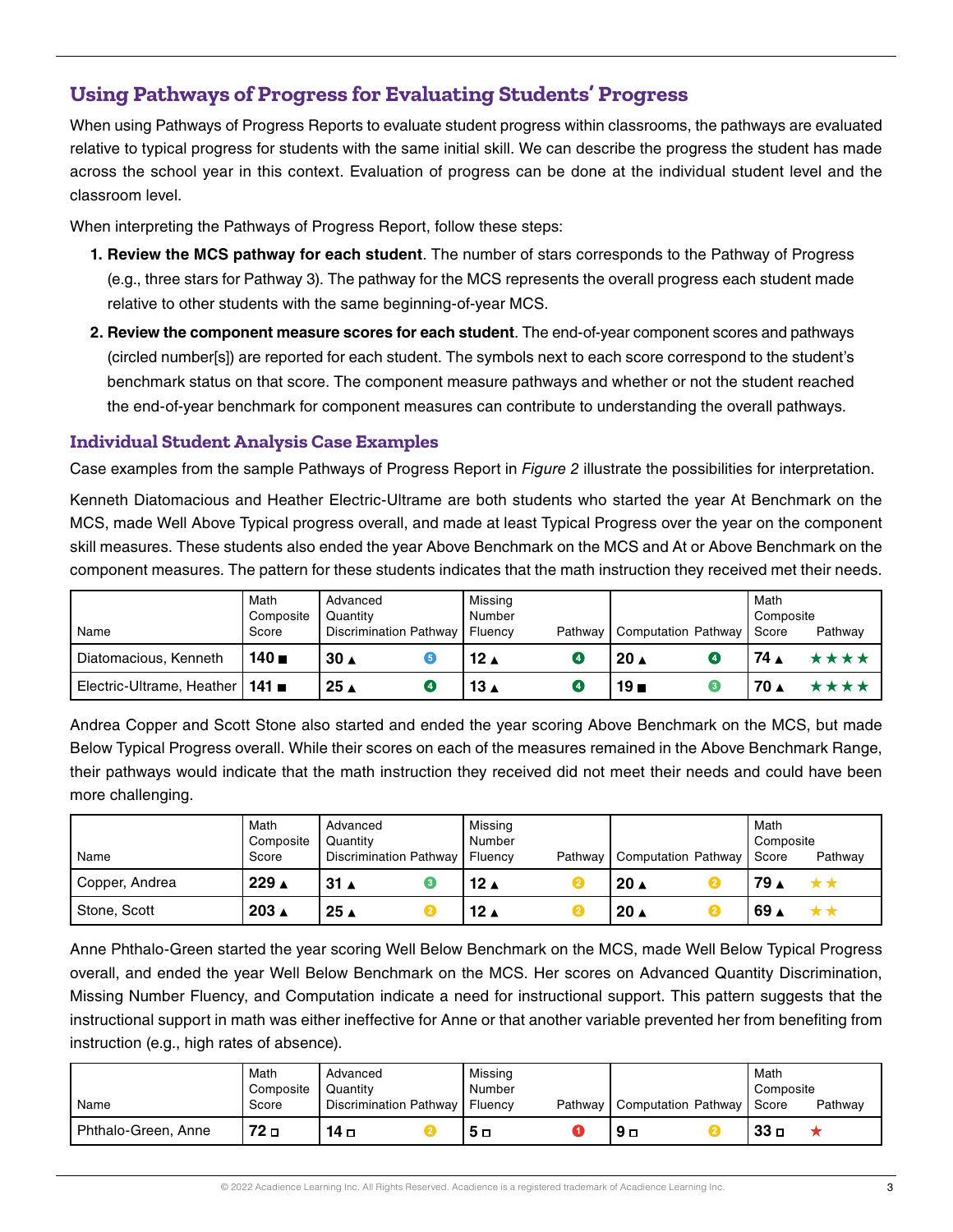Amy Burgundy started the year scoring Below Benchmark on the MCS, made Below Typical progress overall, and ended the year scoring Below Benchmark on the MCS. Her scores on Advanced Quantity Discrimination, Missing Number Fluency, and Computation indicate a need for instructional support. This pattern suggests that the instructional support in math was ineffective for Amy.

| Name          | Math<br>Composite<br>Score | Advanced<br>Quantity<br>Discrimination Pathway | Missina<br>Number<br>Fluency | Pathway   Computation Pathway   Score | Math<br>Composite<br>Pathway |
|---------------|----------------------------|------------------------------------------------|------------------------------|---------------------------------------|------------------------------|
| Burgundy, Amy | 103a                       | 17a                                            | 8 d                          | $\overline{z}$                        | 33n                          |

Laura Praseme, Lillian Livid, Sandra Fulvous, and Stephanie Arkansite all started the year scoring Well Below Benchmark on the MCS. All of the students made Above Typical or Well Above Typical progress on all of the component measures. The pattern of performance for these students indicates math instruction was generally effective in reducing overall risk. However, Laura, Sandra, and Stephanie's end-of-the year MCS and component measures scores suggest they continue to need strategic instructional support with their magnitude comparison, strategic counting, and basic computation skills. Lillian's end-of-the year MCS and component measures scores suggest she continues to need strategic instructional support with her magnitude comparison and basic computation skills.

| Name                 | Math<br>Composite<br>Score | Advanced<br>Quantity<br>Discrimination Pathway   Fluency |   | Missing<br>Number |                | Pathway   Computation Pathway |           | Math<br>Composite<br>Score | Pathway                                |
|----------------------|----------------------------|----------------------------------------------------------|---|-------------------|----------------|-------------------------------|-----------|----------------------------|----------------------------------------|
| Praseme, Laura       | 28 <sub>II</sub>           | 17a                                                      | 6 | 8                 | 6              | 11 $\sigma$                   | $\bullet$ |                            | $44 \mu \star \star \star \star \star$ |
| Livid, Lillian       | 54 <sub>0</sub>            | 20a                                                      | 0 | 11 $\blacksquare$ | Ø              | 15a                           | ❸         |                            | 57 $\bf{z}$ * * * * *                  |
| Fulvous, Sandra      | 54 <sub>0</sub>            | 20a                                                      | 6 | 8                 | $\bullet$      | 13 п                          | ❹         | 49 с                       | ****                                   |
| Arkansite, Stephanie | 47 <sub>0</sub>            | 17a                                                      | Ø | 8a                | $\overline{a}$ | 12 <b>a</b>                   | ❸         | 45 <b>a</b>                | ****                                   |

Antonio Salmon-Pink started the year scoring Well Below Benchmark on the MCS. Antonio made Well Above Typical progress on all of the component measures and ended the year scoring At Benchmark on the MCS. The pattern of performance for Antonio indicates math instruction was generally effective in reducing overall risk and contributed to them meeting the MCS benchmark at the end of the year.

|               | Math<br>Composite | Advanced<br>Quantity   | Missing<br>Number  |                             | Math<br>Composite |
|---------------|-------------------|------------------------|--------------------|-----------------------------|-------------------|
| Name          | Score             | Discrimination Pathway | Fluency<br>Pathway | Computation Pathway   Score | Pathway           |
| Burgundy, Amy | 48 <b>z</b>       | 23 <sub>h</sub>        | 10 <sub>II</sub>   | 7∎                          | 60∎               |

## **Classroom Level Analysis**

Now, we will use this same report (*Figure 2*) to illustrate how to examine these data for classroom systems. There are several ways to examine these data for classroom analysis, but one place to start is to examine end-of-year outcomes relative to both the MCS benchmark and pathway. In this classroom, 12 of the 18 students (67%) were At or Above Benchmark on the MCS at the end of the year. Of these 12 students, most of them (10; 83%) made at least Typical Progress over the course of the year. Two of the students who ended the year Below or Well Below Benchmark on the MCS made Below or Well Below Typical progress. Four of the students who ended the year Below Benchmark on the MCS made Above or Well Above Typical Progress. Overall, 78% of students in this classroom made Typical Progress or better. Of these students, most of them made Above Typical or Well Above Typical Progress.

We can also examine the information in this report with respect to specific skill areas. Instruction appears to be having a good impact on basic computation skills—end-of-year scores are At or Above Benchmark for Computation for many (67%), but not all, students. Of the five students who ended the year Below or Well Below Benchmark on Computation, four of them are making Above or Well Above Typical progress on this skill. In addition, when considering all of the